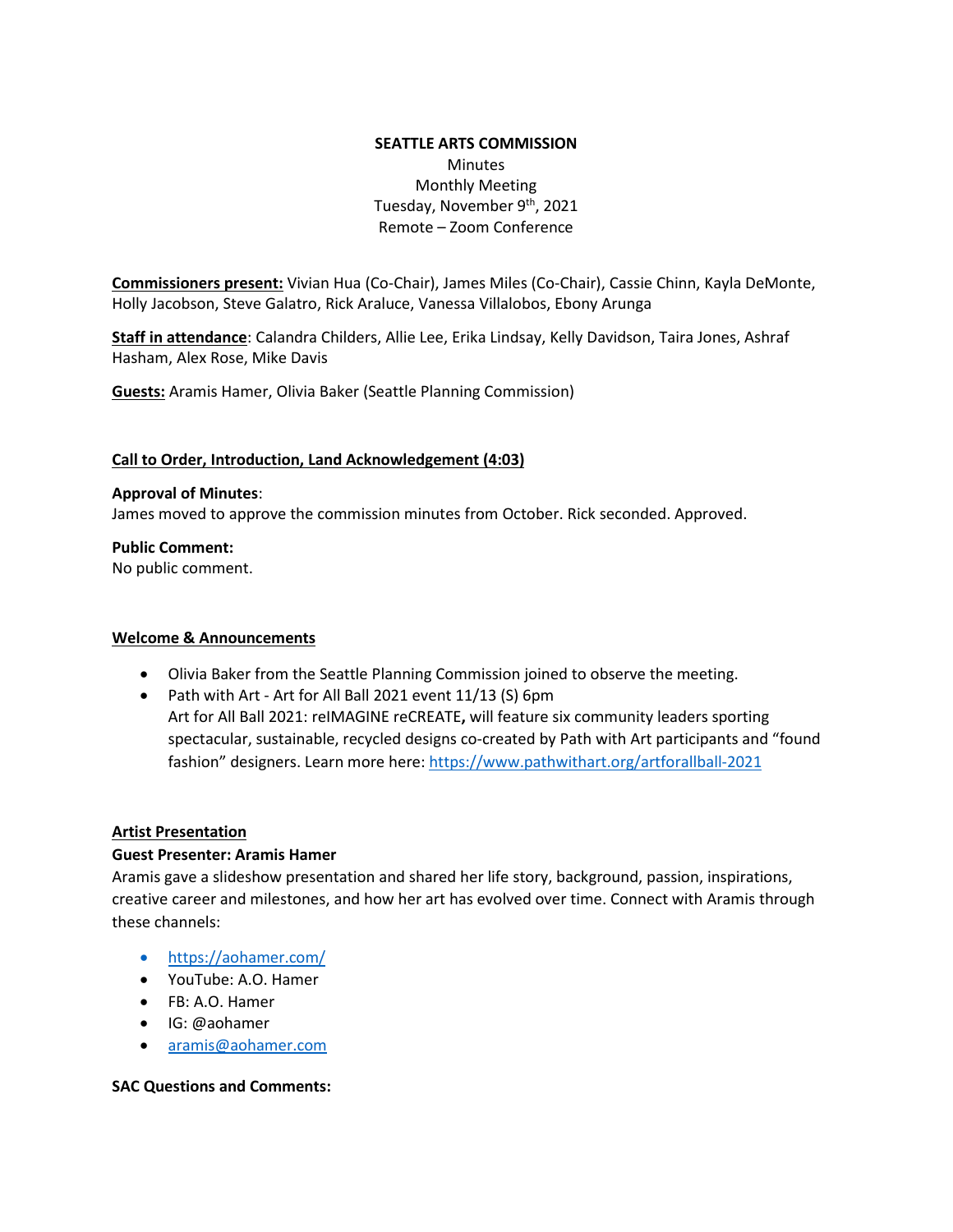- How can SAC support you?
	- $\circ$  It is important to carry the same message through and educate folks about artists and their work – artists must be valued and compensated properly. Artists should not be underpaid.
	- $\circ$  Help artists out there by "liking" their work on social media, purchasing their work, and showing up for their work. If you are an artist, talk to them and share your tools.

## **Creative Advantage All Access Arts Stream (CAAAAS) Presentation**

## **Briefing: Tina LaPadula, Arts Education Project Manager**

Tina gave a slideshow presentation about Creative Advantage All Access Arts Stream, which is a program of online synchronous arts classes for young people created in collaboration between [Parks and](https://www.seattle.gov/parks)  [Recreation,](https://www.seattle.gov/parks) ARTS, Seattle [Public Schools,](https://www.seattleschools.org/) and [Creative Advantage Arts Partners.](https://www.creativeadvantageseattle.org/partners/) This program started as a pandemic [pilot](https://artbeat.seattle.gov/2020/12/03/the-creative-advantage-all-access-arts-streaming-december-workshops/) in December 2020 and grew into [classes](https://artbeat.seattle.gov/2021/02/16/register-now-for-march-april-online-arts-classes/) last spring. We had such a positive response from parents and students that it's back by popular demand this fall featuring 3 virtual 6 week classes for elementary-aged youth. Highlights:

- Creative Advantage team was exploring ways to ensure students could still access arts learning from Roster partners despite limited online school schedules and decided to use funding to host streamed arts ed content and blur the lines between "school time" and "out-of-school time".
- Throughout program development, the team centered creative process / power. (planning  $\rightarrow$ experimentation  $\rightarrow$  collective reflection  $\rightarrow$  revision)
- Class topics include poetry, dancing, pop-up books, facilitated conversations on performances, etc.
- Classes are happening now and will potentially continue in winter / spring 2022.
- Young people and families expressed their desire to keep this program; thinking about expanded access to folks with disabilities.

## **Equitable Communities Initiative Program Update Briefing: Mike Davis, Cultural Education Advisor**

ARTS will support the ECI [\(Equitable Communities Initiative\)](http://www.seattle.gov/equitable-communities-initiative) by hosting a community-supported process to distribute ECI funds to organizations providing cultural education opportunities for BIPOC youth. SAC is invited to make nominations for organizations. In a follow up email, Mike will provide a more detailed information document and a master list of organizations for consideration. SAC is encouraged to review the documents and make nominations.

- Last date to submit nominations is 11/15/2021; working on a slimmer and quicker process to get funds out the door as efficiently as possible
- Seeking organizations with deep connections in community doing work of cultural education BIPOC-led for BIPOC youth. Criteria was developed by ECI.
- ARTS has reviewed programs we've engaged with in the past, but we also want to hear from SAC in case there are any we are missing.
- Also seeking more panelists who will help decide who gets funding. Commissioners (both SAC and SMC) are encouraged to take part. If interested, please email Mike at [michael.davis3@seattle.gov](mailto:michael.davis3@seattle.gov)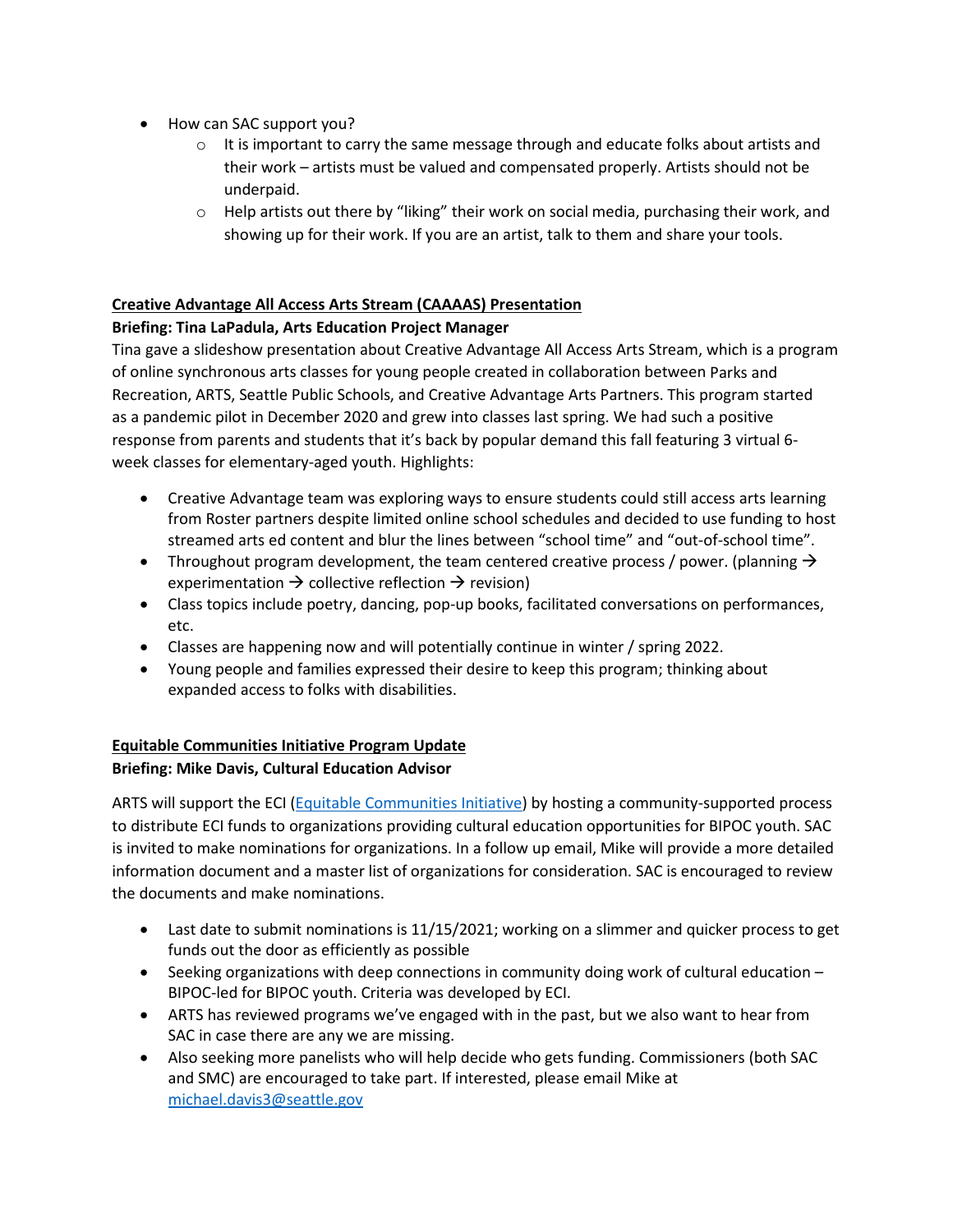### **Co-Chairs Report**

**Briefing: Vivian Hua, James Miles**

- **Post-election engagement with incoming administration – discussion:** 
	- $\circ$  Need to voice our standing in the city to Mayor Durkan and Mayor Elect Harrell. It would be effective for a SAC member to be able to sit on the transition committee. Let's reach out by email/letter to see how we can get involved.
		- Vivian started a draft letter and has emailed to SAC for input.
		- If invited, who would be on the transition committee?
		- The ask ask if there are ways for the Mayor Elect to connect with arts and culture and let them know SAC is ready to have conversations about the needs of the sector and is ready to support.
		- Several SAC members have potential connections with the Mayor Elect and campaign folks and will seek advice.
		- Talking points can refer back to forum survey questions.
	- $\circ$  CIC can also take on this advocacy work and Holly and Kayla will support with the letter.

# • **Council budget letter update**

- o We've acknowledged Council's amendments to the budget proposal, asked them to support the ones that they didn't put forward, and asked them to support ones that others put forward. We will find out how things go when the initial balancing package comes out on 11/12.
	- To see the overall areas where Council is making changes to the budget in the initial balancing package, go to this link: [https://seattle.legistar.com/View.ashx?M=F&ID=9949324&GUID=5CC0CB5F-](https://seattle.legistar.com/View.ashx?M=F&ID=9949324&GUID=5CC0CB5F-77CD-4062-8A28-6B9E7F04C52F)[77CD-4062-8A28-6B9E7F04C52F](https://seattle.legistar.com/View.ashx?M=F&ID=9949324&GUID=5CC0CB5F-77CD-4062-8A28-6B9E7F04C52F)
	- **These changes are not set in stone, so it is important for SAC to continue to** voice priorities and engage with Council.

# o **SAC Questions and Comments:**

- Should we narrow down our asks? Perhaps a singular focus on the Cultural Space Agency as an advocacy strategy?
	- $\triangleright$  The Cultural Space Agency was a walk on that CM Morales brought on. It might be worth reaching out to CM Morales for a temperature check; did this not have support across Council, would it have been better at a lower \$\$ amount, and trying to understand why it moved the way it did. Cassie will connect with Darozyl from CM Morales's office.
	- $\triangleright$  We need 5 Councilmembers to be on board for this to move. Connecting with Councilmembers Morales, Herbold, Mosqueda, Sawant, and Gonzalez may be helpful.
- There is another opportunity to give public comment to Council tomorrow and on 11/18. The sooner the advocacy, the better.
	- $\triangleright$  Ebony will attend public comment tomorrow.
	- $\triangleright$  Also, if you are compelled to send a letter on your own, please do so.

## • **Year-end event**

- o Should SAC have a celebration / gathering at King Street Station? Or something virtual?
	- If @ KSS, vaccinations and masks are required
- o We should celebrate around Delbert's show
- $\circ$  Let's have event on 12/14, SAC December meeting day with a virtual option